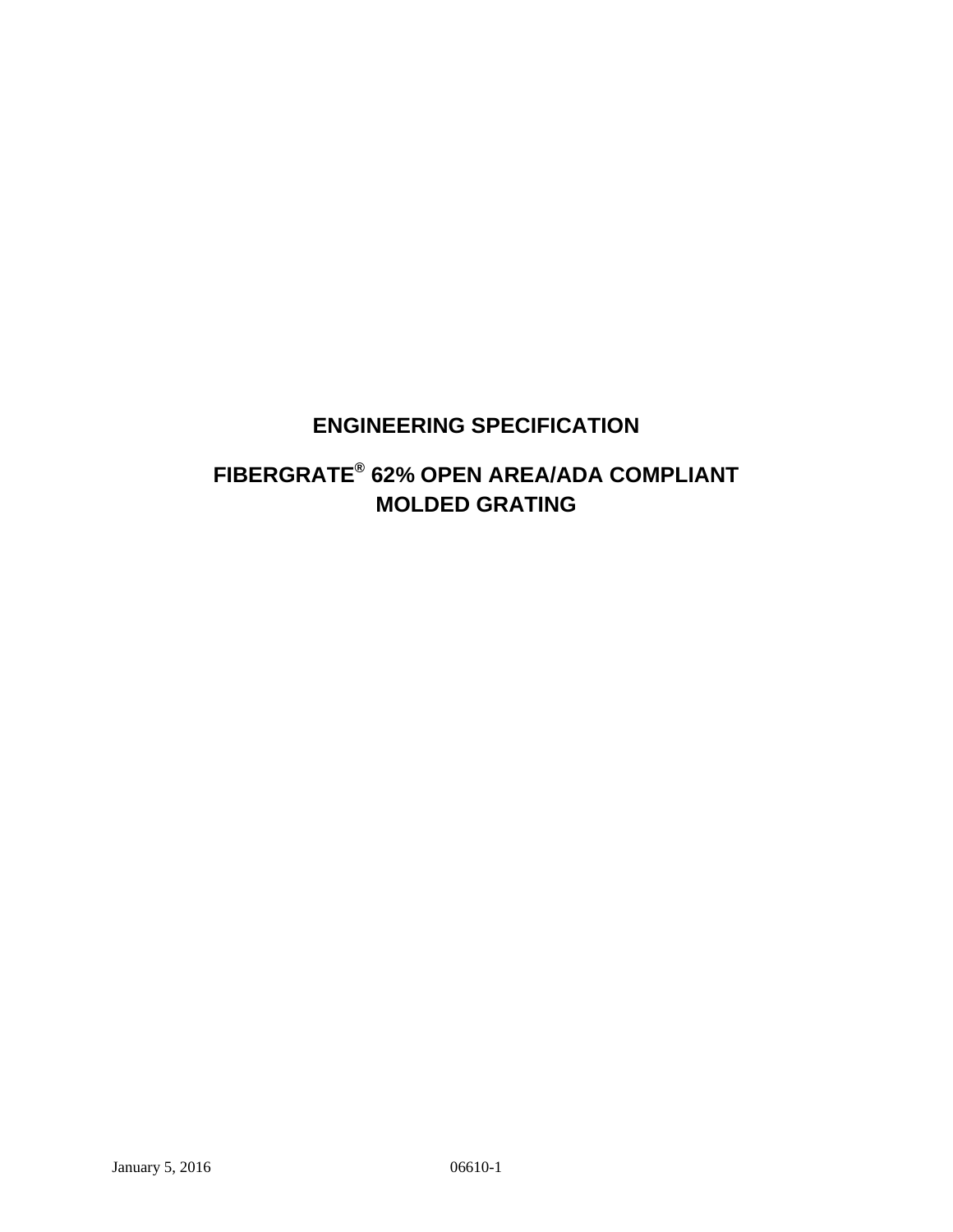### SECTION 06610

#### FIBERGLASS REINFORCED PLASTICS (FRP) FABRICATIONS

## MOLDED GRATING

#### PART 1 - GENERAL

#### 1.1 SCOPE OF WORK

A. The CONTRACTOR shall furnish, fabricate (where necessary), and install all fiberglass reinforced plastic (FRP) items, with all appurtenances, accessories and incidentals necessary to produce a complete, operable and serviceable installation as shown on the Contract Drawings and as specified herein, and in accordance with the requirements of the Contract Documents.

### 1.2 REFERENCES

A. The publications listed below (latest revision applicable) form a part of this specification to the extent referenced herein. The publications are referred to within the text by the designation only.

AMERICAN SOCIETY FOR TESTING AND MATERIALS (ASTM) Test Methods:

ASTM D 635 Rate of Burning and/or Extent and Time of Burning of Self-Supporting Plastics in a Horizontal Position

ASTM E 84 Surface Burning Characteristics of Building Materials

#### 1.3 CONTRACTOR SUBMITTALS

- A. The CONTRACTOR shall furnish shop drawings of all fabricated gratings and accessories in accordance with the provisions of this Section.
- B. The CONTRACTOR shall furnish manufacturer's shop drawings clearly showing material sizes, types, styles, part or catalog numbers, complete details for the fabrication and erection of components including, but not limited to, location, lengths, type and sizes of fasteners, clip angles, member sizes, and connection details.
- C. The CONTRACTOR shall submit the manufacturers published literature including structural design data, structural properties data, grating load/deflection tables, corrosion resistance tables, certificates of compliance, test reports as applicable, concrete anchor systems and their allowable load tables.
- D. The CONTRACTOR may be requested to submit sample pieces of each item specified herein for acceptance by the ENGINEER as to quality and color. Sample pieces shall be manufactured by the method to be used in the WORK.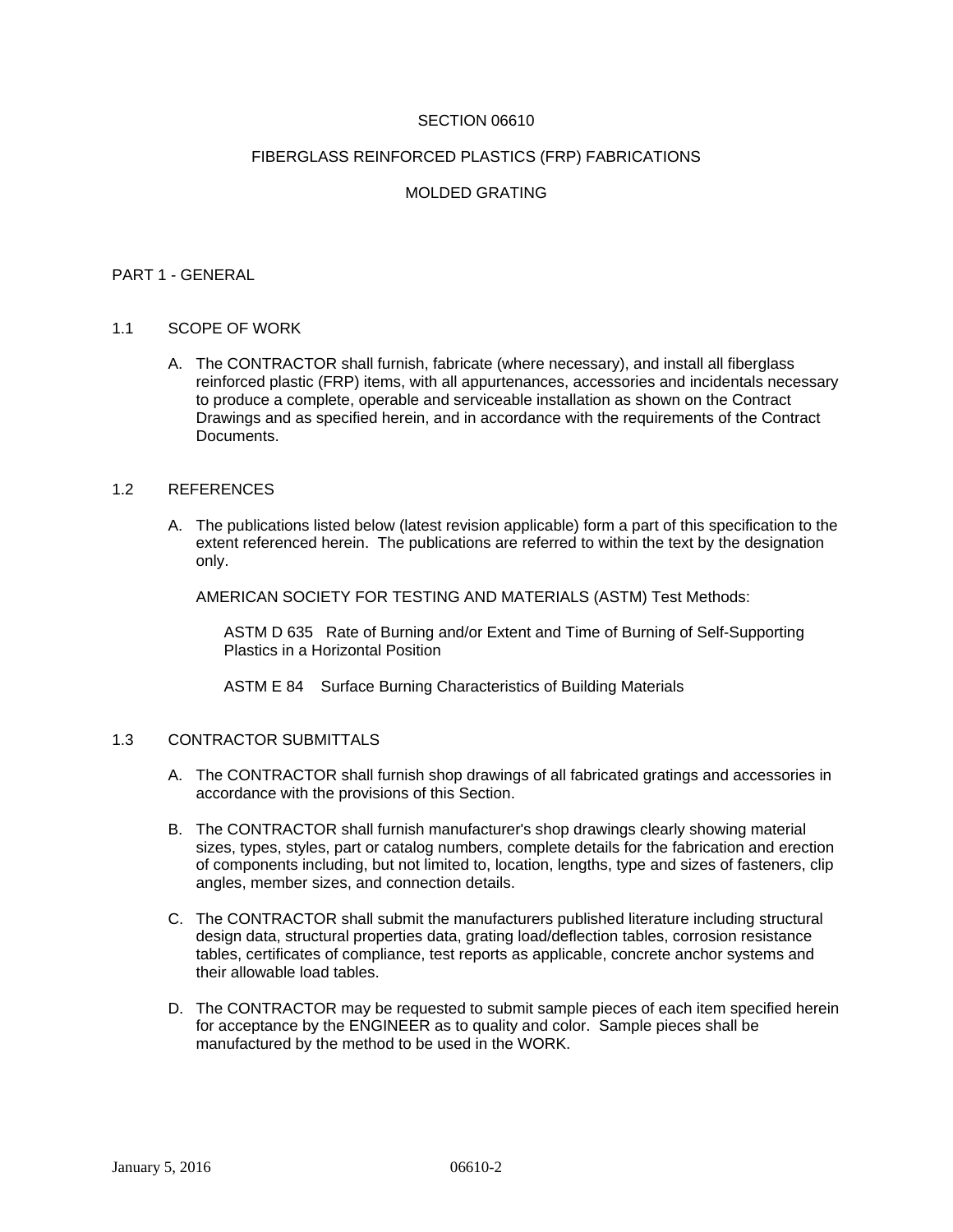### 1.4 QUALITY ASSURANCE

- A. All items to be provided under this Section shall be furnished only by manufacturers having a minimum of ten (10) years' experience in the design and manufacture of similar products and systems. Additionally, if requested, a record of at least five (5) previous, separate, similar successful installations in the last five (5) years shall be provided.
- B. Manufacturer shall offer a 3 year limited warranty on all FRP products against defects in materials and workmanship.
- C. Manufacturer shall be certified to the ISO 9001-2008 standard.
- D. Manufacturer shall provide proof of certification from at least two other quality assurance programs for its facilities or products (DNV, ABS, USCG, AARR).
- E. Manufacturer shall provide proof, via independent testing, that materials proposed as a solution do not contain heavy metals in amounts greater than that allowed by current EPA requirements.

## 1.5 PRODUCT DELIVERY AND STORAGE

- A. Delivery of Materials: Manufactured materials shall be delivered in original, unbroken pallets, packages, containers, or bundles bearing the label of the manufacturer. Adhesives, resins and their catalysts and hardeners shall be crated or boxed separately and noted as such to facilitate their movement to a dry indoor storage facility.
- B. Storage of Products: All materials shall be carefully handled to prevent them from abrasion, cracking, chipping, twisting, other deformations, and other types of damage. Adhesives, resins and their catalysts are to be stored in dry indoor storage facilities between 70 and 85 degrees Fahrenheit (21 to 29 degrees Celsius) until they are required.

### PART 2 - PRODUCTS

## 2.1 MANUFACTURER

A. Molded gratings shall be Fibergrate**®** as manufactured by

#### **Fibergrate Composite Structures Inc.**

5151 Belt Line Road, Suite 1212 Dallas, Texas 75254-7028 USA (800) 527-4043 Phone (972) 250-1530 Fax

Website: www.fibergrate.com E-mail: info@fibergrate.com

- 2.2 GENERAL
	- A. All FRP items furnished under this Section shall be composed of fiberglass reinforcement and resin in qualities, quantities, properties, arrangements and dimensions as necessary to meet the design requirements and dimensions as specified in the Contract Documents.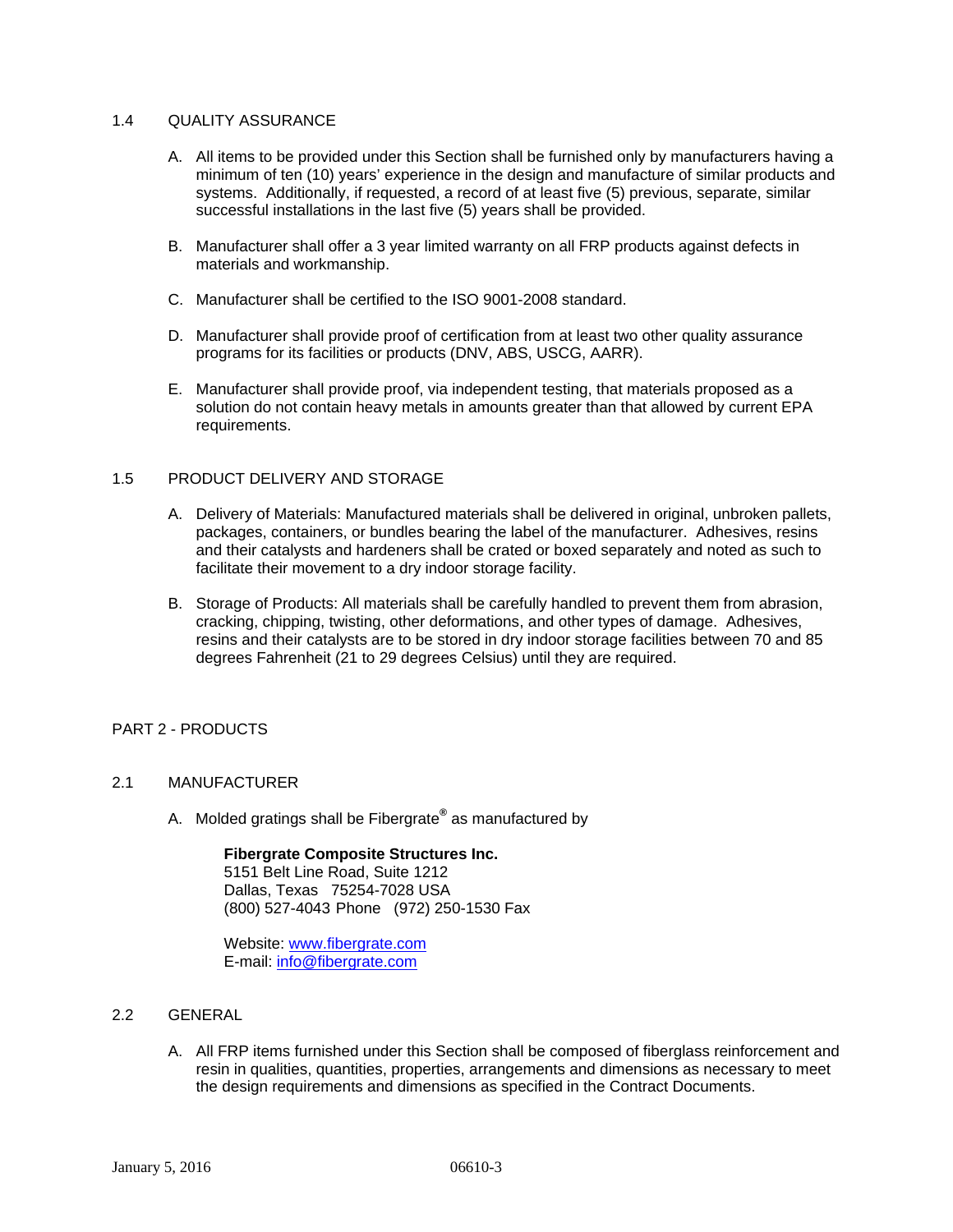- B. Fiberglass reinforcement shall be continuous roving in sufficient quantities as needed by the application and/or physical properties required.
- C. Resin shall be Isophthalic Polyester, with chemical formulations as necessary to provide the corrosion resistance, strength and other physical properties as required.
- D. All finished surfaces of FRP items and fabrications shall be smooth, resin-rich, free of voids and without dry spots, cracks, crazes or unreinforced areas. All glass fibers shall be well covered with resin to protect against their exposure due to wear or weathering.
- E. All fire-retardant molded grating products shall have a tested flame spread rating of 25 or less per ASTM E-84 Tunnel Test. Gratings shall not burn past the 25 mm reference mark and will be classified HB per ASTM D635.
- F. All mechanical grating clips shall be manufactured of Type 316SS (stainless steel).

#### 2.3 MOLDED FRP GRATING

- A. Must have a minimum 62% open area for light transmittance. Open area calculation must include both load and cross bars.
- B. Must be ADA compliant with a maximum open space between load bars of 1/2 inch.
- C. Depth: 1 inch with a tolerance of plus or minus 1/16 inch.
- D. Mesh Configuration: 3/4 inch x 4 inch with a tolerance of plus or minus 1/16 inch mesh centerline to centerline.
- E. Load/Deflection: Grating design loads shall be less than manufacturers published maximum recommended loads. Maximum recommended loads shall be determined by acoustic emission testing. Deflection is not to exceed 0.375 inch or  $L/D = 120$ , whichever is less. Grating shall meet manufacturer's published safe recommended loadings with deflection not to exceed the following:

Maximum deflection of 0.28 inches with a uniform distributed load of 50 pounds per square foot at 42 inch clear span.

F. Manufacture: Grating shall be of a one-piece molded construction with tops and bottoms of bearing bars and cross bars in the same plane. Grating shall have rectangular mesh pattern providing unidirectional strength. Grating shall be reinforced with continuous roving of equal number of layers in each direction. The top layer of reinforcement shall be no more than 1/8 inch below the top surface of the grating so as to provide maximum stiffness and prevent resin chipping of unreinforced surfaces. Percentage of glass (by weight) shall not exceed 35% so as to achieve maximum corrosion resistance.

After molding, no dry glass fibers shall be visible on any surface of bearing bars or cross bars. All bars shall be smooth and uniform with no evidence of fiber orientation irregularities, interlaminar voids, porosity, resin rich or resin starved areas.

- G. Resin system: The resin system used in the manufacture of the grating shall be Corvex**®** .
- H. Grating bar intersections are to be filleted to a minimum radius of 1/16 inch to eliminate local stress concentrations and the possibility of resin cracking at these locations.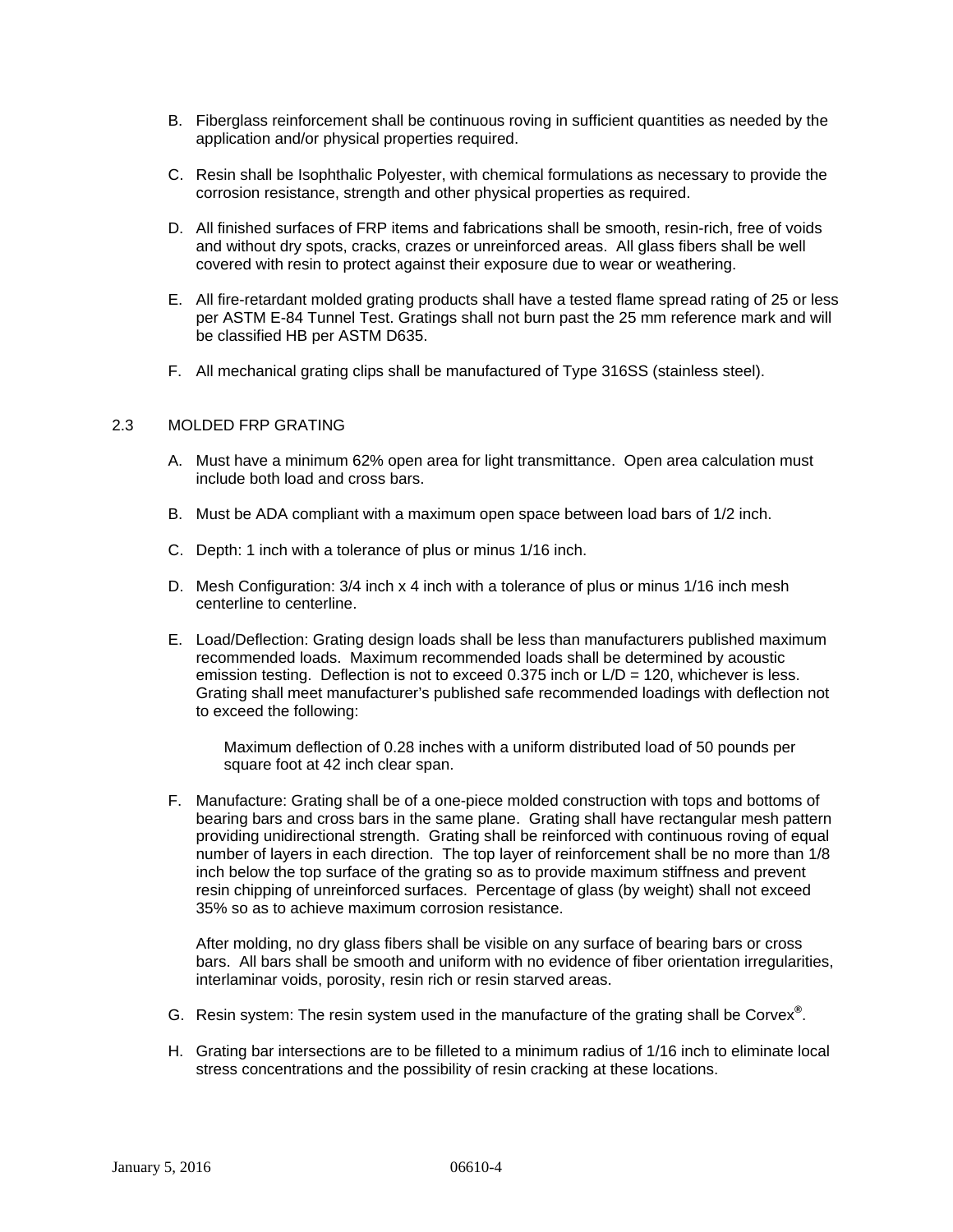- I. Fire rating: Grating shall be fire retardant with a tested flame spread rating of 25 or less when tested in accordance with ASTM E 84.
- J. Corrosions resistance: Manufacturer may be required to submit corrosion data from tests performed on actual grating products in standard chemical environments. Corrosion resistance data of the base resin from the manufacturer is not a true indicator of grating product corrosion resistance and shall not be accepted.
- K. Non–slip surface (select one): Grating shall be manufactured with an integrally applied grit to the top surface of each bar providing maximum slip resistance. **OR**

Gating shall be manufactured with a barefoot friendly aqua-grit (sugar grit) to the top surface of each bar providing maximum slip resistance.

Resin used to apply texture shall be cured using infrared (IR) heat for maximum durability.

- L. Color: Select from Manufacturers standard colors offered for this products
- M. The manufacturer shall certify that the stiffness of all panels manufactured is never more than 2.5% below the published load-deflection values.
- N. Substitutions: Other products of equal configuration, strength, stiffness, corrosion resistance and overall quality may be submitted with the proper supporting data to the engineer for approval ten (10) days prior to bid date. Only preapproved substitutions will be considered as meeting the requirements of the specification.

## 2.4 GRATING FABRICATION

- A. Measurements: Grating supplied shall meet the dimensional requirements and tolerances as shown or specified. The Contractor shall provide and/or verify measurements in field for work fabricated to fit field conditions as required by grating manufacturer to complete the work. When field dimensions are not required, Contractor shall determine correct size and locations of required holes or cutouts from field dimensions before grating fabrication.
- B. Layout: Each grating section shall be readily removable, except where indicated on drawings. Manufacturer to provide openings and holes where located on the contract drawings. Grating openings which fit around protrusions (pipes, cables, machinery, etc.) shall be discontinuous at approximately the centerline of opening so each section of grating is readily removable.
- C. Sealing: All shop fabricated grating cuts shall be sealed to provide maximum corrosion resistance. All field fabricated grating cuts shall be coated similarly by the contractor in accordance with the manufacturer's instructions and approved sealers.
- D. Hardware: Type 316 stainless steel hold-down clips shall be provided and spaced at maximum of four feet apart with a minimum of four per piece of grating, or as recommended by the manufacturer.